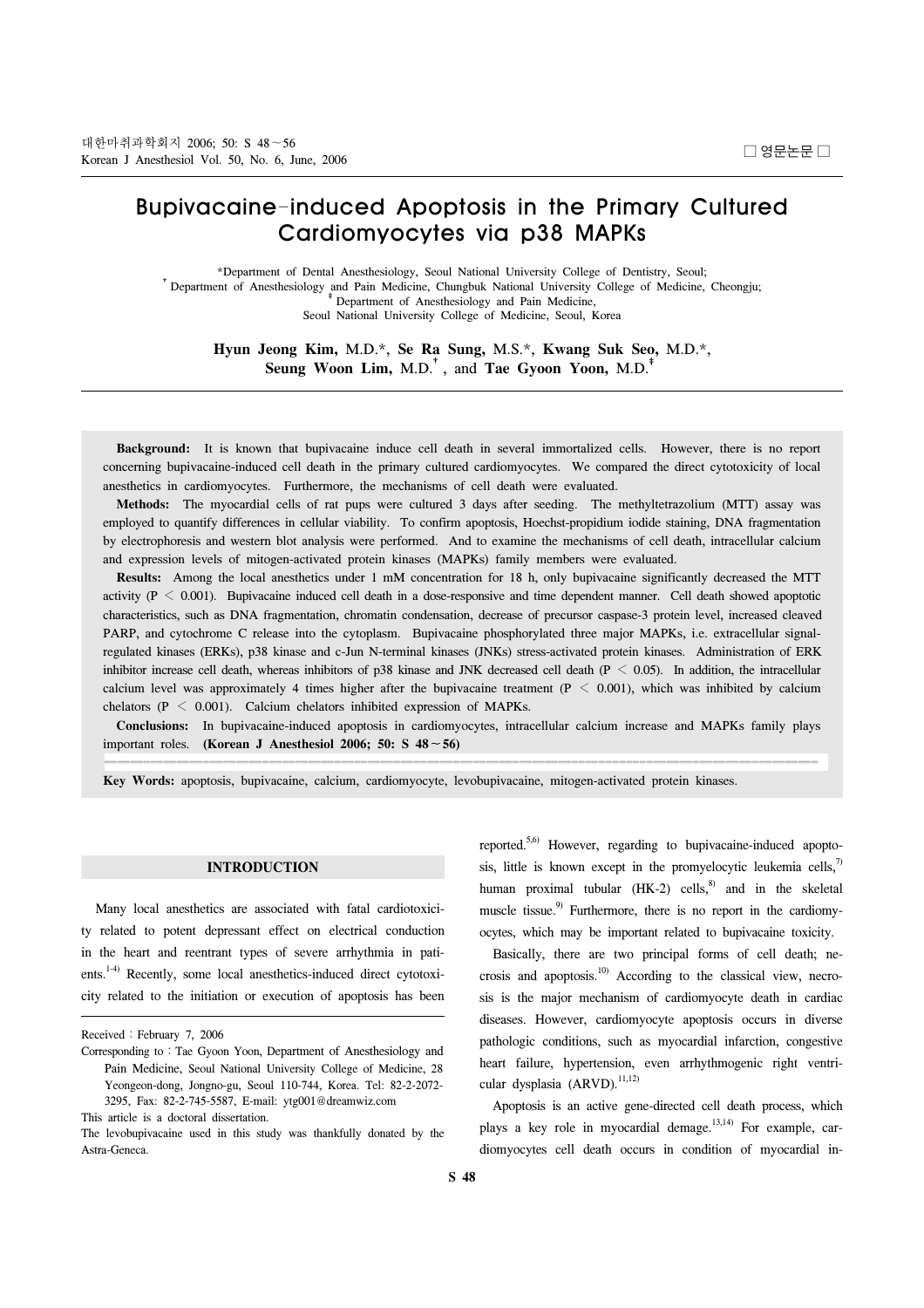farction, cell death after prolonged periods of ischemia is ascribed to necrosis, reperfusion to apoptosis. Generally, myocardial ischemia/reperfusion activates the two stress-responsive mitogen-activated protein kinase (MAPK) subfamilies, namely, c-Jun N-terminal kinases (JNK) and p38 mitogen-activated protein kinases (p38 MAPKs), resulting in apoptosis.<sup>15)</sup>

 It was also known that local anesthetics such as lidocaine cause intracellular calcium  $([Ca^{2+}]_i)$  increase *via*  $Ca^{2+}$  influx through plasma membrane<sup>5)</sup> and increased intracellular calcium regulates several key steps in the apoptotic signaling pathway in cardiomyocytes,<sup>16-18)</sup> skeletal muscles<sup>19)</sup> and immortalized cell.<sup>20)</sup>

 Taken together, the aims of this study were threefold: (1) to determine whether local anesthetics have cytotoxic effects on the primary cultured cardiomyocytes; (2) to determine whether bupivacaine-induced cell death is apoptosis, (3) to determine MAPKs and calcium have some role in bupivacaine-induced cell death.

# **MATERIALS AND METHODS**

 The experimental protocol was approved by Ethics Committee for Animal Experimentation and was performed according to the Guidelines for Animal Experimentation of Seoul National University.

### **Primary cardiomyocytes culture**

 All the procedure and protocol was approved by the Animal Care and Use Committee of Seoul National University College of Dentistry.

 Neonatal rat hearts were obtained from 1-2 day (s) old Sprague-Dawley rats that were anesthetized with putting them in the middle of ice. The hearts from the rats were dissected, minced, and placed in an ADS buffer (116 mM NaCl, 20 mM HEPES, 9.4 mM NaH2PO4, 5.5 mM glucose, 5.4 mM KCl, 0.4 mM  $MgSO<sub>4</sub>$ , pH 7.4). The heart was cut into 1 to 2 mm pieces and digested with 0.06% pancreatin (Sigma Chemical Co, St. Louis, MO) and 0.03% type II collagenase (Sigma) in an ADS buffer for 20 min at  $37^{\circ}$ C in a hybridization oven. The dissociated cells were collected by centrifugation and were resuspended in DMEM with 10% FBS, 100 units/ml penicillin (Gibco BRL Life Technologies, Grand Island, NY). The dissociated cells were plated in collagen-coated 100 mm culture dishes for 40 min at  $37^{\circ}$ C in a CO<sub>2</sub> incubator. This procedure results in predominantly fibroblasts attaching to the dishes, while most cardiomyocytes remain unattached. The population of cells enriched in the cardiomyocytes by differential plating

were collected and counted. The cells were seeded at a density of  $7.5 \times 10^4$  cells per collagen-coated 96 well plates or 3.5  $\times$  10<sup>6</sup> cells per collagen-coated 60 mm dishes. The cells were cultured in Dubeccos Modified Eagles medium (DMEM) with 10% FBS, 100 units/ml penicillin and 100 g/ml streptomycin. The cells were replaced with fresh medium on the second day of plating. At 3 or 4 days after plating, the cells were treated with lidocaine, ropivacaine, and bupivacaine.

### **The methyl tetrazolium (MTT) assay**

 The cells were seeded into 96-well plates at a concentration of  $7.5 \times 10^4$  cells/well. In order to observe the cytotoxic effects of local anesthetics, the neonatal cardiomyocytes were exposed to lidocaine, ropivacaine, levobupivcaine and bupivacaine, from  $1 \mu M$  to  $1,000 \mu M$  for 18 hours with serum free media. The medium was removed after incubation. For the MTT assay, DMEM containing 10% FBS and 0.5 mg/ml MTT (Methylthiazoletetrazolium: Thyazolyl Blue: Tetrazolium bromide) was added to ea0ch of the 96 well plates for 2 h at 37°C in a  $CO<sub>2</sub>$  incubator. After 2 h, the medium was removed and 100 l of dimethyl sulfoxide (DMSO) was added. The absorbance at 570 nm and 630 nm was recorded using a spectrophotometer (Bio-TEK Instruments Inc., Winooski, VT).

### **DNA fragmentation on agarose gels**

 The characteristic formation of the oligonucleosome-sized fragments of multiples of about 200 base pairs (bp) producing the typical DNA ladders on agarose gels is the biochemical hallmark of apoptosis. After the treatments, the cells were harvested and lysed in a lysis buffer (100 mM NaCl, 10 mM Tris-HCl [pH 8.0], 25 mM EDTA, and 0.5% sodium dodecylsufate (SDS)), which was followed by incubation with  $100 \mu$ g proteinase K (Sigma) for 4 h at 37°C. The protein was removed through the addition of phenol and chloroform and was centrifuged at 13,000 *g* for 15 min. The DNA was precipitated from the supernatant with the two volumes of absolute alcohol and centrifuged at  $13,000$  g for 15 min. The pellet was washed twice with 70% ethanol. The DNA was dissolved in Tris-EDTA buffer containing 0.5 U of DNase-free RNase A. The DNA concentration was measured by spectrophotometry (Perkin Elmer Instruments, Shelton, CT) and 10 g of each DNA was electrophoretically fractionated in a 1.8% agarose gel with ethidium bromide.

 2 acetoxymethyl ester (Fura-2 AM, Molecular probes, Eugene, OR). Briefly, the cells attached to the glass coverslips (di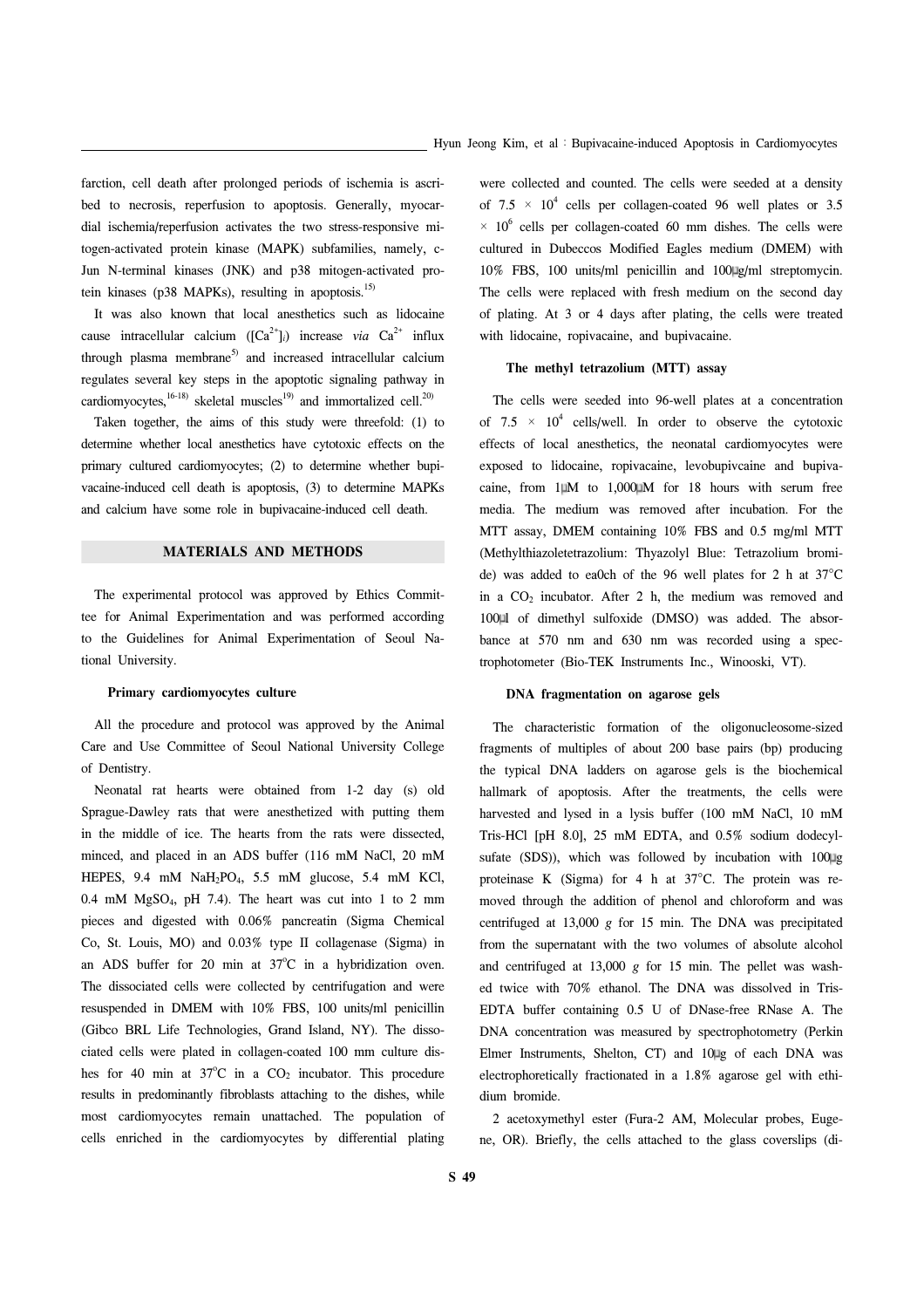Korean J Anesthesiol: Vol. 50. No. 6, 2006

ameter, 12 mm) were washed twice in Krebs-Ringer-HEPES (KRH) buffer (125 mM NaCl, 1.2 mM KH<sub>2</sub>PO<sub>4</sub>, 1.2 mM  $MgCl<sub>2</sub>$ , 6 mM glucose, 1 mM CaCl<sub>2</sub> and 25 mM HEPES, pH 7.4) and then incubated in KRH buffer containing 4 M Fura-2 AM for 30 min at  $37^{\circ}$ C in a CO<sub>2</sub> incubator. The loaded cells were then washed twice with KRH buffer. A coverslip with the cultured cardiomyocytes was placed on the chamber and a vacuum seal was formed between the ring and coverslip with vacuum grease. The coverslip with the cultured cells was filled with 100 l of the KRH buffer. The changes in the fluorescence intensity of the Fura-2 at excitation wavelengths of 340 nm and 380 nm and emission wavelength 510 nm were determined using by microspectrofluorometry technique (Photon Technology International, UK). The ratio of the fluorescence emitted at 510 nm in response to the alternate excitation at 340 nm and 380 nm (340 nm/380 nm ratio) was the index of  $[Ca^{2+}]$ *i*.

### **Reactive oxygen species (ROS) measurement**

 Level of ROS in cells was measured using the fluorescent probe 2, 7-dichlorodihydrofluorescein diacetate (Molecular probes D-399, Oregon, USA). The procedure is based on the oxidation of 2, 7-dichlorodihydrofluorescein (H2DCF) in the presence of ROS to the highly fluorescent, dichlorodihydrofluorescein (DCF), reflecting the rate of oxidation of the dye precursor, i.e. velocity constant. After removal of the media, cardiomyocyte cultures were loaded for 30 min with 50 M 2, 7-dichlorodihydrofluorescein diacetate (H<sub>2</sub>DCFA) in a  $37^{\circ}$ C,  $5\%$ CO2 incubator and washed in Hanks Balanced Salt Solution (HBSS). And the fluorescence intensity was monitored using multiwell fluorescence plate reader. For all experiments, fluorescence was measured at  $37^{\circ}$ C with a FLx 800 multiwell fluorescence plate reader, set at 490 nm excitation and 526 nm emission wave length (Perkin Elmer LS-55). The percent change in fluorescence for each well was determined from [(*Ft*60-  $Ft0$ )/Ft0  $\times$  100], where *Ft*60 refers to fluorescence at approximately 60 min and *Ft*0 refers to fluorescence at time 0 min.

# **Treatment of MAPKs inhibitors and intracellular and extracellular calcium inhibitors**

 After confirming non-toxic effect of chelators with the basal MTT assay of at the doses of 10 M of BAPTA-AM (Sigma Chemical Co, St. Louis, MO) and 0.5 mM EGTA (Sigma), these inhibitors were pre-treated with the primary cardiomyocytes. After the treatment of chelators, the primary cardiomyocytes were treated with 700 M of bupivacaine for 18 h.

#### **Statistics**

The data from the MTT assay is expressed as a mean  $\pm$ SD in terms of the percentage. ANOVA followed by a Tukey's *post hoc* test and a Dunnett's multiple comparisons test were used to compare the differences in the MTT assay between the concentrations of each local anesthetic. A p value  $\leq$  0.05 was considered significant. The dose-response data of bupivacaine were fitted to a logistic equation, yielding 50% effective dose  $(ED_{50})$ , slopes, and estimates of its 95% confidence interval (CI). The increase of intra-cellular calcium of the bupivacaine-induced apoptotic cells was compared to the control with Student's t-test. All statistical analyses were performed using SPSS 10.0 (SPSS Inc, Chicago, IL).

### **RESULTS**

# **Bupivacaine induces cell death in cardiomyocytes and apototic features were evident**

 Whether lidocaine, ropivacaine, levobupivacaine and bupivacaine induced cell death were examined at various concentrations from 1 to  $1,000$  M for 18 h. Among treated local anesthetics, only bupivacaine showed significant cell death at a concentration of 1 mM compared to the control and other local anesthetics ( $P \le 0.001$ , Fig. 1).



**Fig. 1.** Cell viability was compared among lidocaine, ropivacaine, levobupivacaine and bupivacaine in the primary cultured cardiomyocytes. The amount of cell viability was measured by the MTT assay. Among treated local anesthetics for 18 hr, only bupivacaine induced the cell death at a concentration of 1 mM. \*:  $P \le 0.001$  as compared with the control.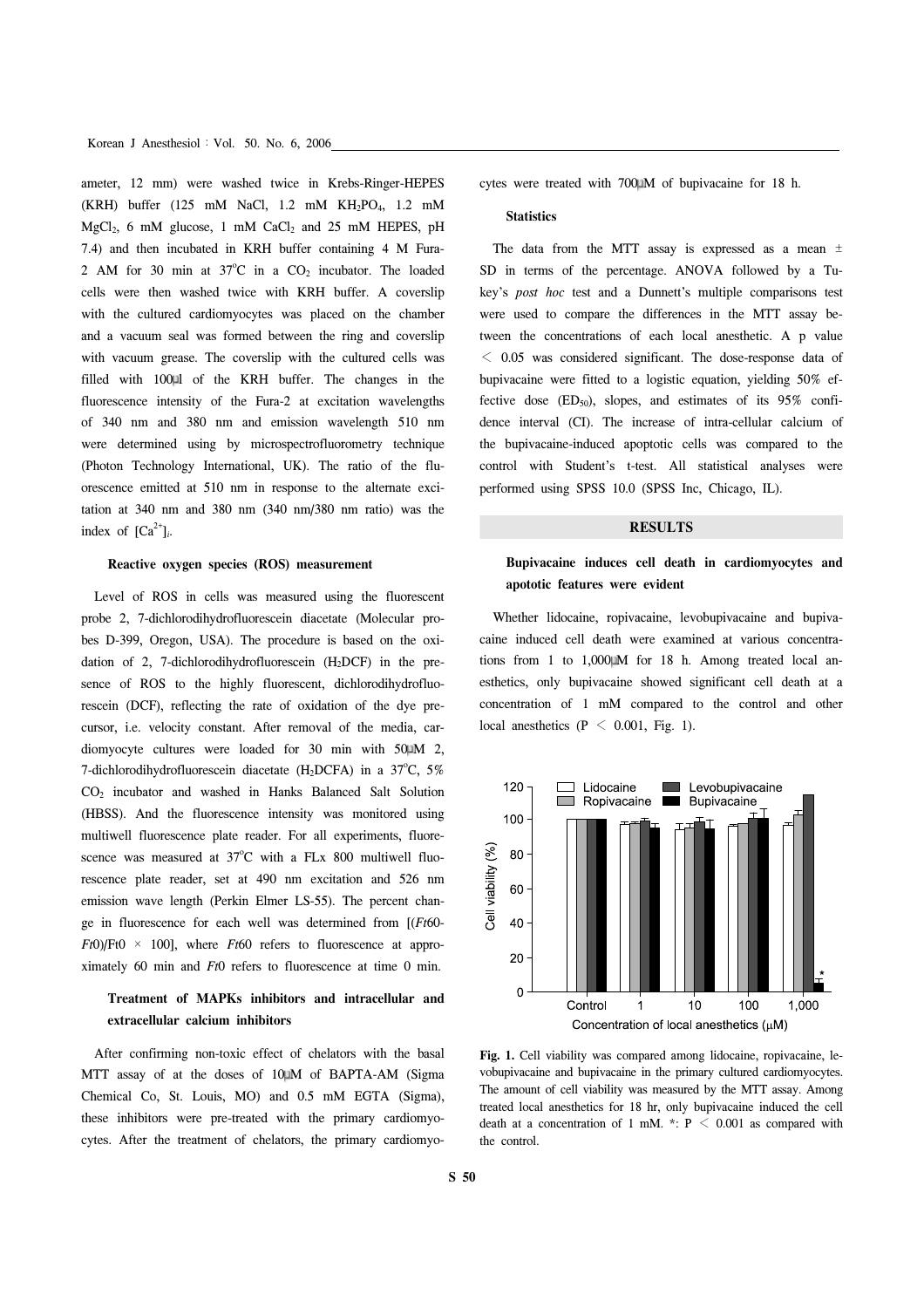

**Fig. 2.** Bupivacaine-induced cell death. It occurred in a dose (A) and time dependent manner (B) measured by the MTT assay. The results are represented as a mean ± SD of the values obtained from five independent experiments and are expressed as a percentage of the corresponding mean control value. (A) Dose-responsiveness was observed during the bupivacaine treatment for 18 hr. (B) The time- course of the cell death was after the treatment of 700 M bupivacaine. The 50% effective dose (ED50) was calculated statistically as 696 M (confidence interval is  $P \leq 0.05$ ).



**Fig. 3.** The microscopic morphological changes after bupivacaine treatment. The cardiomyocytes cell morphology was examined using phase-contrast microscopy in the absence (A) and presence of 700 M bupivacaine for 6 (B), 9 (C), and 18 hr (D), respectively. The untreated healthy cardiomyocytes showed active beating (A). Up to 6 hr, the 700 M bupivacaine treated cardiomyocytes did not show any abnormal findings except losing their typical beating activity (B). However, after 9 hr, they appeared to have condensed nuclei and transformed to an elongated cell shape in some cardiomyocytes (C). After 18 hr almost all the cardiomyocytes lost their cellular integrity or had detached from the bottom of the culture plate (D).

 The bupivacaine-induced cell death showed in a dose and time dependent manner (Fig. 2). About 50% of cells were dead after treatment with 700 M bupivacaine for 18 h. Cardiomyocyte death occurred abruptly over 550 M after the bupivacaine treatment for 18 h (Fig. 2A) and 13 h after the exposure to 700 M bupivacaine (Fig. 2B). The statistically calculated ED50 was 696µM (95% C.I. 678-714µM, Fig. 2A).

 The microscopic findings were as follows. The untreated healthy cardiomyocytes showed active beating (Fig. 3A). Up to 6 h, cardiomyocytes treated with 700 M of bupivacaine did not show any abnormal findings except losing their typical beating activity (Fig. 3B). However, after 9 h, they appeared to have condensed nuclei and transformed to an elongated cell shape in some cardiomyocytes (Fig. 3C). After 18 h almost all the cardiomyocytes lost their cellular integrity or had detached from the bottom of the culture plate (Fig. 3D). These observations were generally consistent with the assessment of cell death using Hoechst-PI staining (Fig. 4B, C) and the data from the MTT assay (Fig. 1).

 Nuclei were examined by staining with Hoechest-PI staining (Fig. 4A). After treatment of 550 (Fig. 4B) and 700 $\mu$ M bupivacaine (Fig. 4C) for 18 h, the arrows indicate the nuclei of dead cells with condensation, and fragmented nuclei compared to control (Fig. 4A).

In the electrophoresis, DNA fragmentation was shown 6 h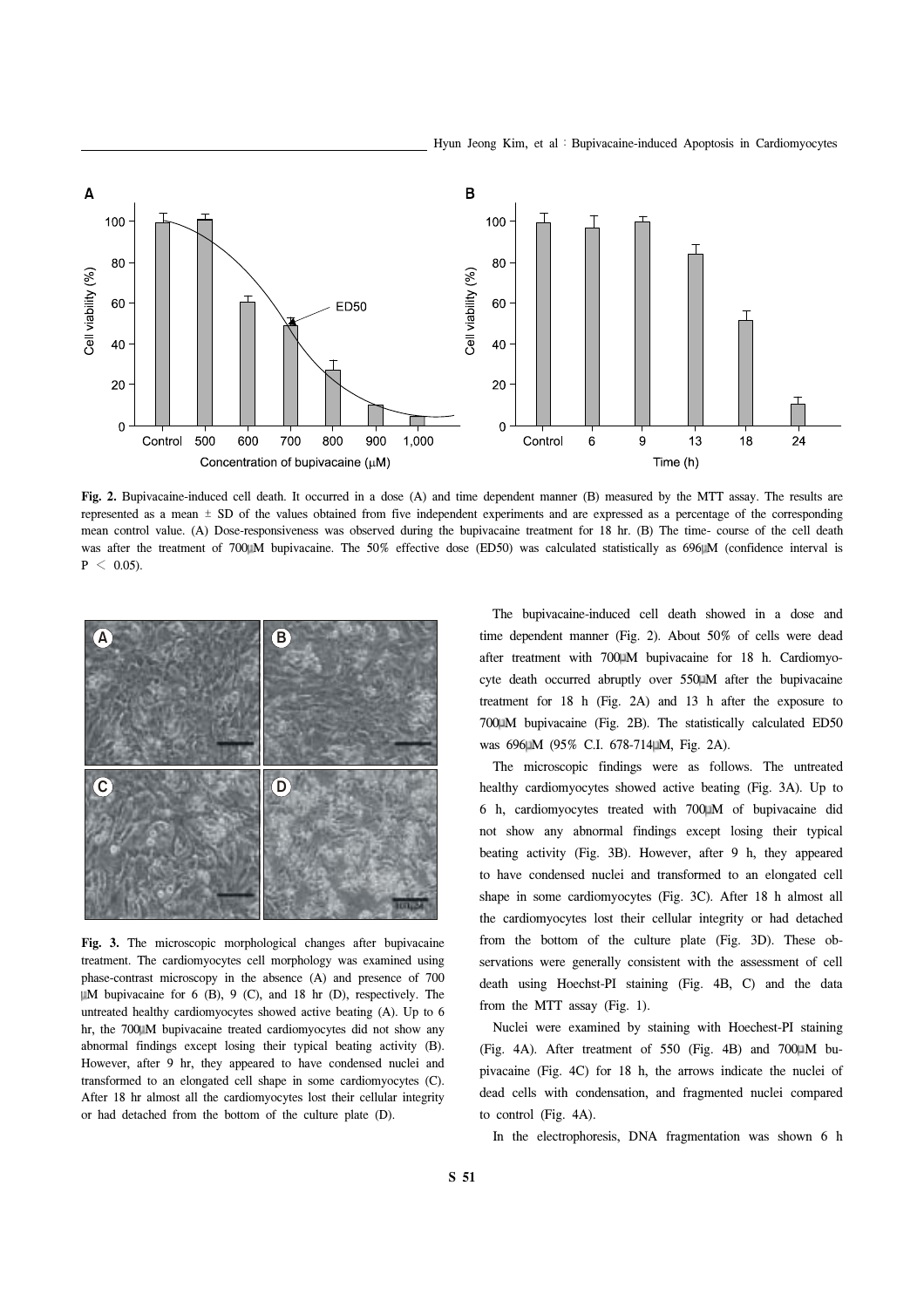

**Fig. 4.** Hoechst-PI nuclear staining after bupivacaine treatment. Hoechst-PI nuclear staining showed major nuclear alterations in the cardiomyocytes after the 700 M bupivacaine treatment for 9 (B), and 18 hr (C) as compared to the control (A). Arrows indicate bupivacaine- induced condensed, coalesced, and segmented nuclei with a brighter blue fluorescence. The proportion of dead cardiomyocytes was quantified by PI staining (red color). In (C), the population of the cardiomyocytes is small because of cellular detachment, which were removed during the staining procedures. The apoptotic phenomena, definite nuclear condensation and fragmentation, were observed.



**Fig. 5.** Enhancement of DNA laddering by bupivacaine. The primary cultured cardiomyocytes were treated with after 550 M bupivacaine. The formation of DNA ladder was examined in 1.8% agarose gel. The typical apoptotic DNA ladders were shown with 550 M of bupivacaine for 9 and 18 hr treatment. Similar results were obtained from five additional separate experiments.

after treatment with 550 M bupivacaine, and then after 18 h, DNA laddering was prominent (Fig. 5). These nuclear findings were compatible with apoptotic cell death.

 Western blot analysis also showed PARP cleavage and procaspase 3 decreases after 550 M of bupivacaine over time. We could also observe cytochrome c release from mitochondria into cytoplasm at 3 h after bupivacaine treatment (Fig. 6). Taken together, bupivacaine may induce apoptosis in the primary cultured cardiomyocytes.

These finding suggest apoptotic processes were involved in

bupivacaine induced apoptosis of cardiomyocytes.



**Fig. 6.** Bupivacaine-induced the mitochondrial caspase dependent apoptosis western blot analyses of precusor caspase 3, PARP and cytosoloc cytochrome C expression.

# **MAPKs involved in bupivacaine-induced apoptosis in cardiomyocytes**

 To elucidate the molecular mechanism of bupivacaine-induced apoptosis of cardiomyocytes, whether bupivacaine activates MAPKs in cardiomyocytes were examined. When cardiomyocytes were exposed to  $700 \mu M$  bupivacaine for 0, 3, 6, 12, and 18 h, p-p38 and p-JNK expression levels were peaked at 3 h and maintained thereafter (Fig. 7). Unlike phosphorylated MAPKs (p-ERKs, p-p38 and p-JNK), the activity of ERKs, p38 and JNK showed no change of expression levels after bupivacaine treatment. These findings suggest that the basal level of ERKs, p38 and JNK were maintained in spite of bupivacaine-induced apoptosis (Fig. 7A).

 Treatment with PD98059, which is the ERKs inhibitor, significantly increased cell death ( $P < 0.05$ , Fig. 7B) whereas bu-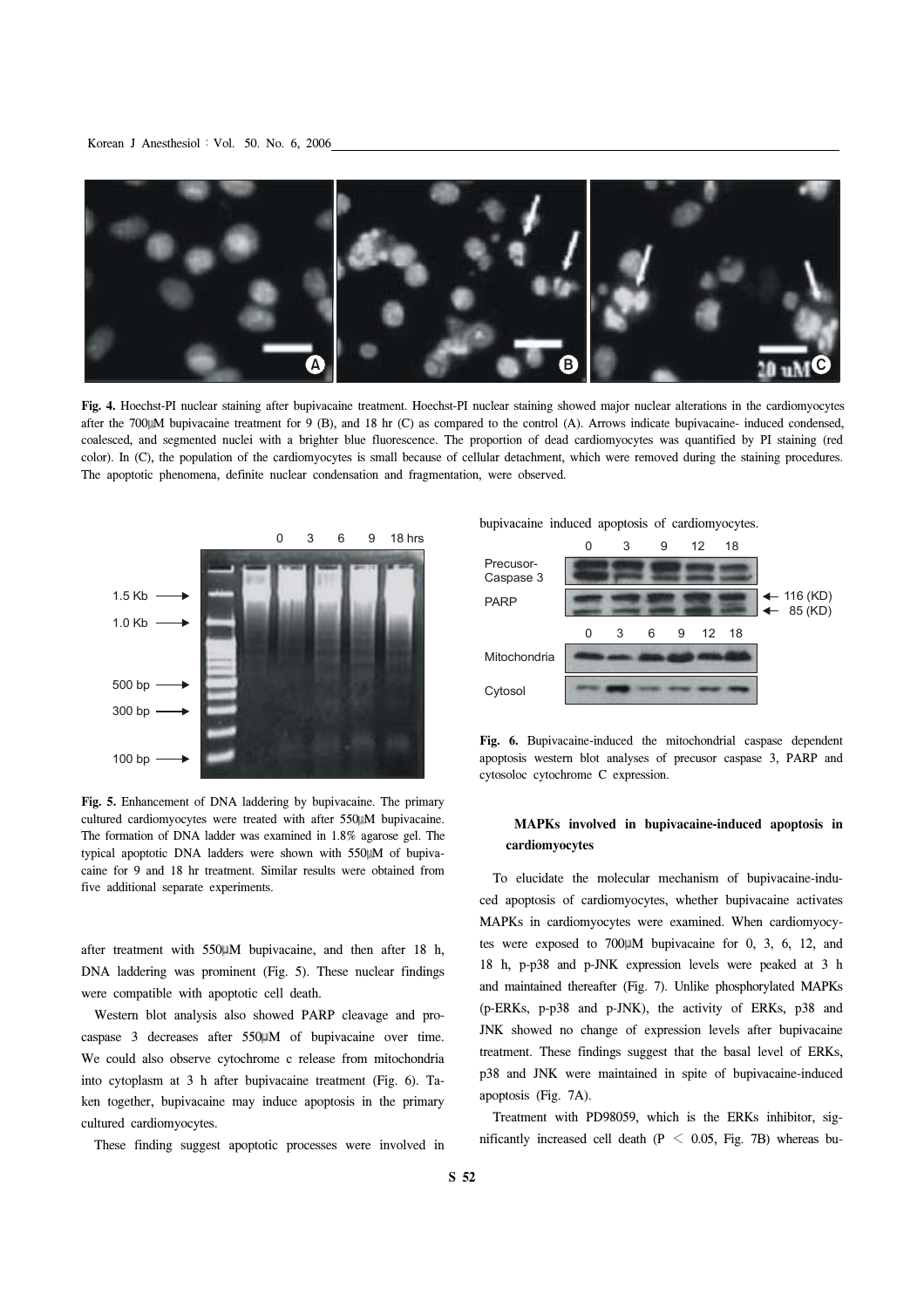

Fig. 7. Western blot analysis of MAPKs after bupivacaine treatment. (A) Cardiomyocytes were treated indicated periods of time with 700  $\mu$ M of bupivacaine, and Western blot analysis was done. After bupivacaine treatment in cardiomyocytes, phosphorylation of MAPKs increased. (B) ERKs and p38 MAPKs play opposite roles in bupivacaine- induced cardiomyocyte apoptosis. After preincubation with 50 mol/L PD98059 for 60 minutes or 10 mol/L SB203580 for 2 hours, cardiomyocytes were incubated with 1 mol/L DM for 24 hours. The number of TUNEL-positive cells was presented as percentage from 3 independent experiments (mean ± SEM).

pivacaine-induced apoptosis was significantly decreased by 2 h pre-treatment with 10 M/L SB203580, which is the p38 MAPKs inhibitor ( $P \le 0.05$ , Fig. 7B). However there was no significant changes in MTT assay after cotreatment bupivacaine and JNKII, which is the JNK inhibitor.

# **Bupivacaine induced apoptosis by**  $[Ca^{2+}]$ *i* **not by ROS generation**

 The intracellular calcium level was approximately 4 times higher after the bupivacaine treatment compared to the control  $(P < 0.001,$  Fig. 8A). Extra-calcium chelators (EGTA) and intra-calcium chelators (BAPTA-AM) significantly inhibited the bupivacaine induced cell death ( $P < 0.001$ , Fig. 8). Because ROS have been reported to be generated from cells that are exposed to local anesthetics, we examined whether ROS are involved in bupivacaine-induced apoptosis. However, there was no change of ROS level between before and after bupivacaine treatment.

# **Bupivacaine-induced activation of MAPKs is dependent**  on  $Ca^{2+}$

Because chelation of extracellular or intracellular  $Ca^{2+}$  decreased bupivacaine-induced apoptosis, it seemed that MAPKs and calcium in the bupivacaine-induced apoptosisis closely related. The intracellular and extracellular calcium chelators increased bupivacaine-induced ERK phosphorylation and decreased p38 phosphorylation (Fig. 8) and resulted in increased cell survival.

### **DISCUSSION**

 In this study, direct cytotoxic effects of lidocaine, ropivacaine, levobupivacaine and bupivacaine on the primary cultured cardiomyocytes were compared. Among the treated local anesthetics, only bupivacaine induced apoptosis in a dose-responsive and time dependent manner less than 1 mM.

 Because the rank order potency of cytotoxicity correlates well with the in vivo potency and toxicity of local anesthe $tics<sup>21-24</sup>$  and higher cardiotoxicity related to bupivacaine was expected to induce cell death more than treated other local anesthetics. Therefore, among many local anesthetics, lidocaine, ropivacaine, levobupivacaine and bupivacaine are chosen for this study. But the results in this study do not limits the clinical use of bupivacaine because the cytotoxic concentration is much more (about 200 times) higher than clincally accepted dose. But in some clinical setting, continuous infusion of bupivacaine around nerve tissue or skeletal muscles for examples, apoptosis could occur.<sup>9,18,19)</sup>

 Apoptosis is a distinct form of cell death, which displays characteristic alterations in the cell morphology and cell fate. Nuclear condensation, nuclear fragmentation, and sequestration of the cell fragments have been documented in the apoptotic cardiomyocytes.<sup>25,26)</sup> Bupivacaine-induced cell death in the cardiomyocytes in this study, showed distinct apoptotic features, e.g. the morphological changes such as cell shrinkage and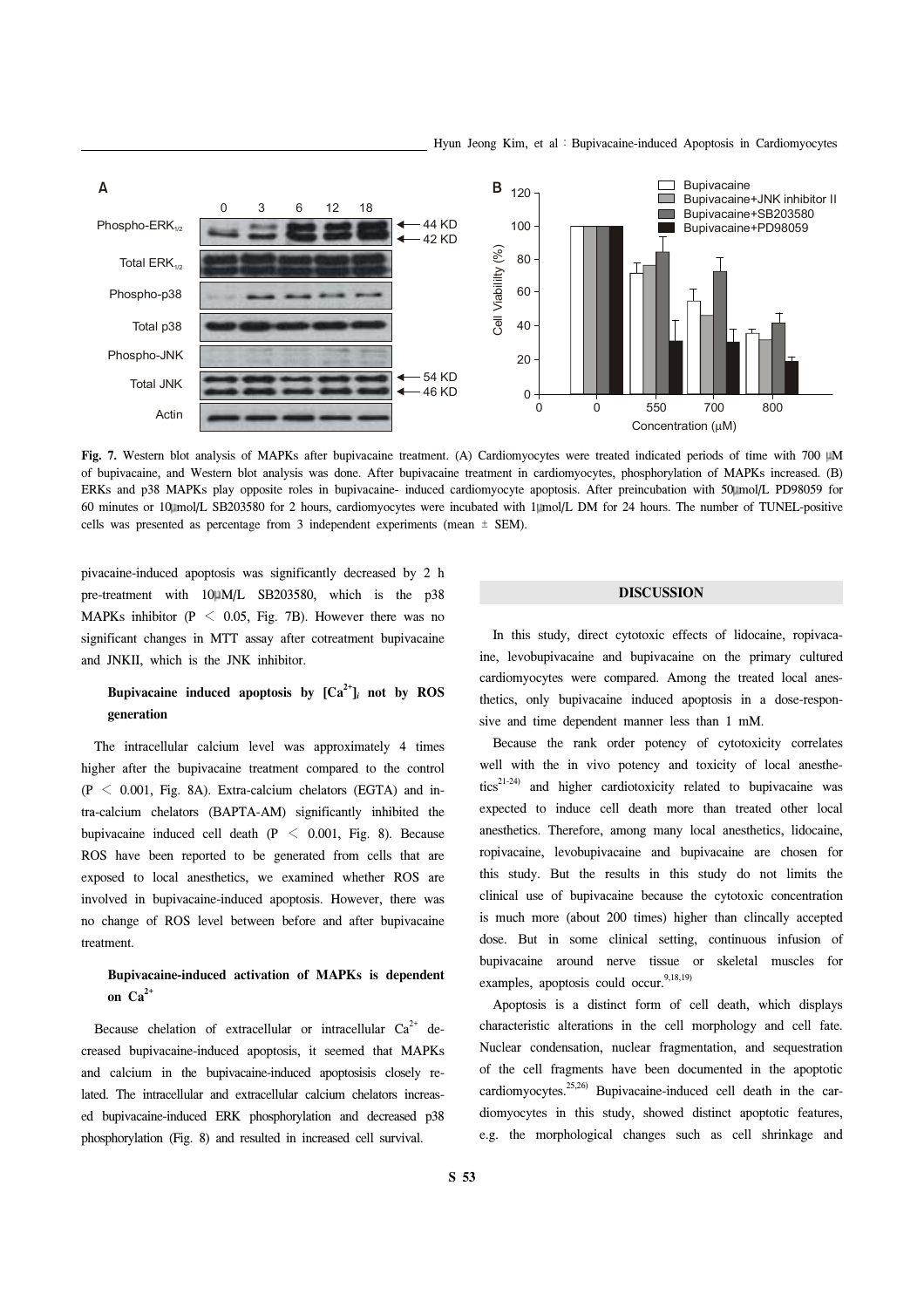

**Fig. 8.** Bupivacaine increase in  $[Ca^{2+}]$ *i* in the cardiomyocytes  $[Ca^{2+}]$ *i* was measured in the Fura-2 AM loaded cardiomyocytes in the absence (control) and the presence of 550 M bupivacaine for 18 hr. The graph represents the mean of fluorescence intensity values obtained in the ten independent cells from the three separate experiments (A). Bupivacaine-induced apoptosis was inhibited by pretreatment of intra-cellular calcium chelator (BAPTA-AM) and extra-cellular calcium chelator (EGTA) in the cardiomyocytes. The cardiomyocytes were pre- incubated with BAPTA-AM (10 $\mu$ M) for 2 hr (A), or EGTA (0.5 mM) for 1 hr (B) and then treated with 700 $\mu$ M of bupivacaine for 18 hr. Both chelators showed significant cell death inhibition (P < 0.001). Cell viability was determined by MTT assay. The results are represented as a mean  $\pm$ SD of the values obtained from three independent experiments and are expressed as a percentage of the corresponding mean control value. (C) Bupivacaine-induced activation of p38 MAPKs is dependent on  $Ca^{2+}$  after incubation with 5 mmol/L EGTA for 2 min and with 40 mol/L BAPTA for 30 minutes, cardiomyocytes were treated with 100 kmol/L DM for 20 min. p38 MAPKs from 3 independent experiments are shown.

rounding, which are characteristic features of apoptotic death. And fluorescent DNA-binding dyes, such as Hoechst 33258 dye, are commonly used to define the nuclear chromatin morphology as a quantitative index of apoptosis within a cell culture system.<sup>27,28)</sup> In this study, nuclear fragmentation in the Hoechst-PI staining was obvious. In addition, it was confirmed that the process of apoptosis defined based on the cellular and nuclear chromatin morphology correlated with apoptosis defined as internucleosomal DNA fragmentation assessed by gel electrophoresis. All these finding supports that bupivacaine induced cell death of cardiomyocyte is by apoptosis.

Increased intracellular calcium<sup>29</sup> or ROS generation<sup>30</sup> is com-

mon finding in various apoptotic process. In this study, increased intracellular calcium was definite, but increased ROS generation was not found in bupivacaine induces apoptosis of cardiomyocyte. And addition of the intracellular and extracellular  $Ca^{2+}$  chelator, which affected MAPKs phosphorylation, blocked bupivacaine-induced apoptosis. Increased calcium and p38 MAPKs and intracellular signals are involved in bupivacaine-induced apoptosis.

 Specifically, phosphorylation of the MAPK family, ERK and p38 were also observed in the process. But JNK activation was not definite, and inhibition of phosphorylated JNK did not affect the cell survival. So it seems that JNK family do not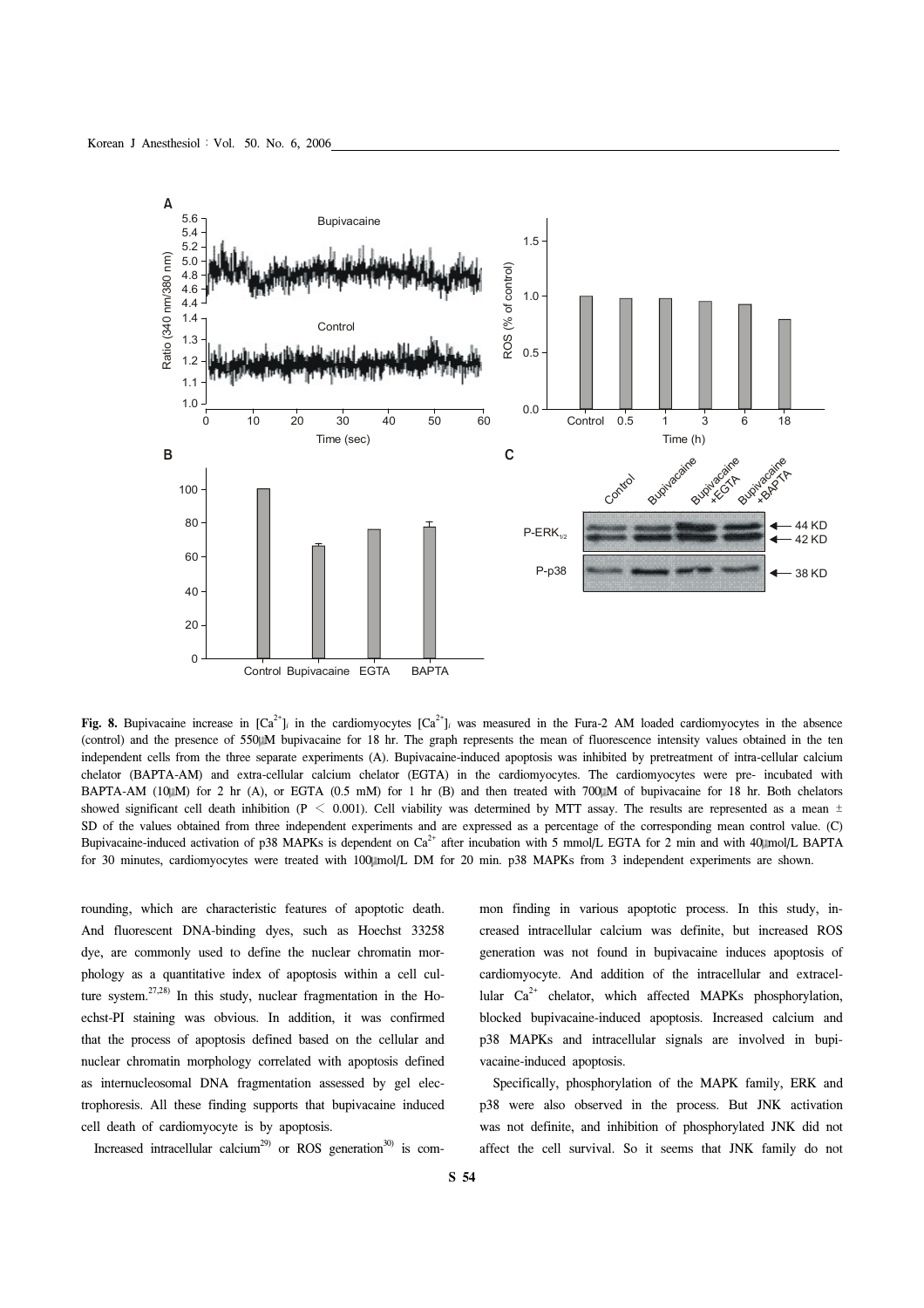involve in bupivacaine-induced apoptosis in cultured cardiomyocyte. Inhibition of p-ERK potentiated the bupivacaine-induced apoptosis. However, inhibitors of phosphorylated p38 attenuated cardiomyocytes cell death. So p38 MAPKs is seems to be the main MAPK involved in bupivacaine-induced apoptosis in cultured cardiomyocyte.

 Signal transduction via MAPKs plays a key role in a variety of cellular responses including proliferation, differentiation, and cell death.<sup>31)</sup> More than a dozen MAPKs pathways have been identified so far. Among the MAPKs family, three members, in particular, p42/p44-MAP kinase (extracellular signal-regulated kinase, ERK), p38 MAPKs, and JNK have been well characterized. In general, activation of the ERK signal pathway usually functions to protect cells from a variety of cellular stresses. $32,33)$ In contrast, the JNK and p38 MAPKs signal pathways lead to cell death.34,35) Also in our study, ERKs showed cell protective effect against bupivacaine and p38 MARKs promoted apoptosis in bupivacaine treated cardiomyocyte.

 The p38 MAPKs signaling pathway activated in many cell types by cellular stressors, like UV radiation, osmotic stress, and oxidative stress. Activation of p38 MAPKs is known to results in changes in transcription, protein synthesis, cell surface receptor expression, and cytoskeletal structure, ultimately affecting cell survival or leading to the programmed cell death. Our results demonstrate that bupivacaine-induced apoptosis was related to the activation of p38 MAPKs signal transduction pathway in the cardiomyocytes.

 Our study demonstrated bupivacaine induce apoptosis in cultured cardiomyocyte and showed increased calcicum and p38 MAPKs play key role for the first time. In promyelocytic leukemia cells HL-60, bupivacaine induced apoptosis through an indirect action of bupivacaine on mitochondria.<sup>7)</sup> However, in this study, intracellular calcium level increased and intra and extra cellular calcium chelators inhibited bupivacaine-induced apoptosis. Zink et al.<sup>9)</sup> and Komai et al.<sup>36)</sup> reported that myotoxicity of bupivacaine in skeletal myocytes related to persistently higher  $[Ca^{2+}]_i$  levels. So, the intracellular calcium levels was examined in this study. These finding are consistent with our results.

 In conclusion, among treated lidocaine, ropivacaine, levobupivacaine and bupivacaine, only bupivacaine induced apoptosis less than 1 mM concentration in the primary cultured cardiomyocytes. Calcium elevation and p38 MAPKs may play important role in the bupivacaine-induced apoptosis.

### **REFERENCES**

- 1. Albright GA: Cardiac arrest following regional anesthesia with etidocaine or bupivacaine. Anesthesiology 1979; 51: 285-7.
- 2. Kang YJ: Molecular and cellular mechanisms of cardiotoxicity. Environ Health Perspect 2001; 109(Suppl 1): 27-34.
- 3. Groban L: Central nervous system and cardiac effects from longacting amide local anesthetic toxicity in the intact animal model. Reg Anesth Pain Med 2003; 8: 3-11.
- 4. Heavner JE: Cardiac toxicity of local anesthetics in the intact isolated heart model: a review. Reg Anesth Pain Med 2002; 27: 545-55.
- 5. Kim M, Lee YS, Mathews HL, Wurster RD: Induction of apoptosic cell death in a neuroblastoma cell line by dibucaine. Exp Cell Res 1997; 231: 235-41.
- 6. Arita K, Utsumi T, Kato A, Kanno T, Kobuchi H, Inoue B, et al: Mechanism of dibucaine-induced apoptosis in promyelocytic leukemia cells (HL-60). Biochem Pharmacol 2000; 60: 905-15.
- 7. Unami A, Shinohara Y, Ichikawa T, Baba Y: Biochemical and microarray analyses of bupivacaine-induced apoptosis. J Toxicol Sci 2003; 28: 77-94.
- 8. Lee HT, Xu H, Siegel CD, Krichevsky IE: Local anesthetics induce human renal cell apoptosis. Am J Nephrol 2003; 23: 129-39.
- 9. Zink, W, Seif C, Bohl J: The Acute Myotoxic Effects of Bupivacaine and Ropivacaine After Continuous Peripheral Nerve Blockades. Anesth Analg 2003; 97: 1173-9.
- 10. Majno G, Joris I: Apoptosis, oncosis, and necrosis: an overview of cell death. Am J Pathol 1995; 146: 3-15.
- 11. Mallat Z, Tedgui A, Fontaliran F: Evidence of apoptosis in arrhythmogenic right ventricular dysplasia. N Engl J Med 1996; 335: 1190-6.
- 12. Gonzalez A, Fortuno MA, Querejeta R: Cardiomyocyte apoptosis in hypertensive cardiomyopathy. Cardiovasc Res 2003; 59: 549-62.
- 13. Barling B, Holtz J, Darmer D: Contribution of myocyte apoptosis to myocardial infarction. Basic Res Cardiol 1998; 93: 71-84.
- 14. Aoki H, Kang PM, Hampe J, Yoshimura K, Noma T, Matsuzaki M, et al: Direct activation of mitochondrial apoptosis machinery by c-Jun N-terminal kinase in adult cardiac myocytes. J Biol Chem 2002; 277: 10244-50.
- 15. Sugden PH, Clerk A: Stress-responsive mitogen-activated protein kinases (c-Jun N-terminal kinases and p38 mitogen-activated protein kinases) in the myocardium. Circ Res 1998; 83, 345-52.
- 16. Zaugg M, Jamali NZ, Lucchinetti E, Shafiq SA, Siddiqui MA: Norepinephrine-induced apoptosis is inhibited in adult rat ventricular myocytes exposed to volatile anesthetics. Anesthesiology 2000; 93: 209-18.
- 17. Tan Z, Dohi S, Chen J, Banno Y, Nozawa Y: Involvement of the mitogen-activated protein kinase family in tetracaine-induced PC12 cell death. Anesthesiology 2002; 96: 1191-201.
- 18. Zink W, Graf BM, Sinner B, Martin E, Fink RH, Kunst G: Differential effects of bupivacaine on intracellular  $Ca<sup>2+</sup>$  regulation: potential mechanisms of its myotoxicity. Anesthesiol 2002; 97: